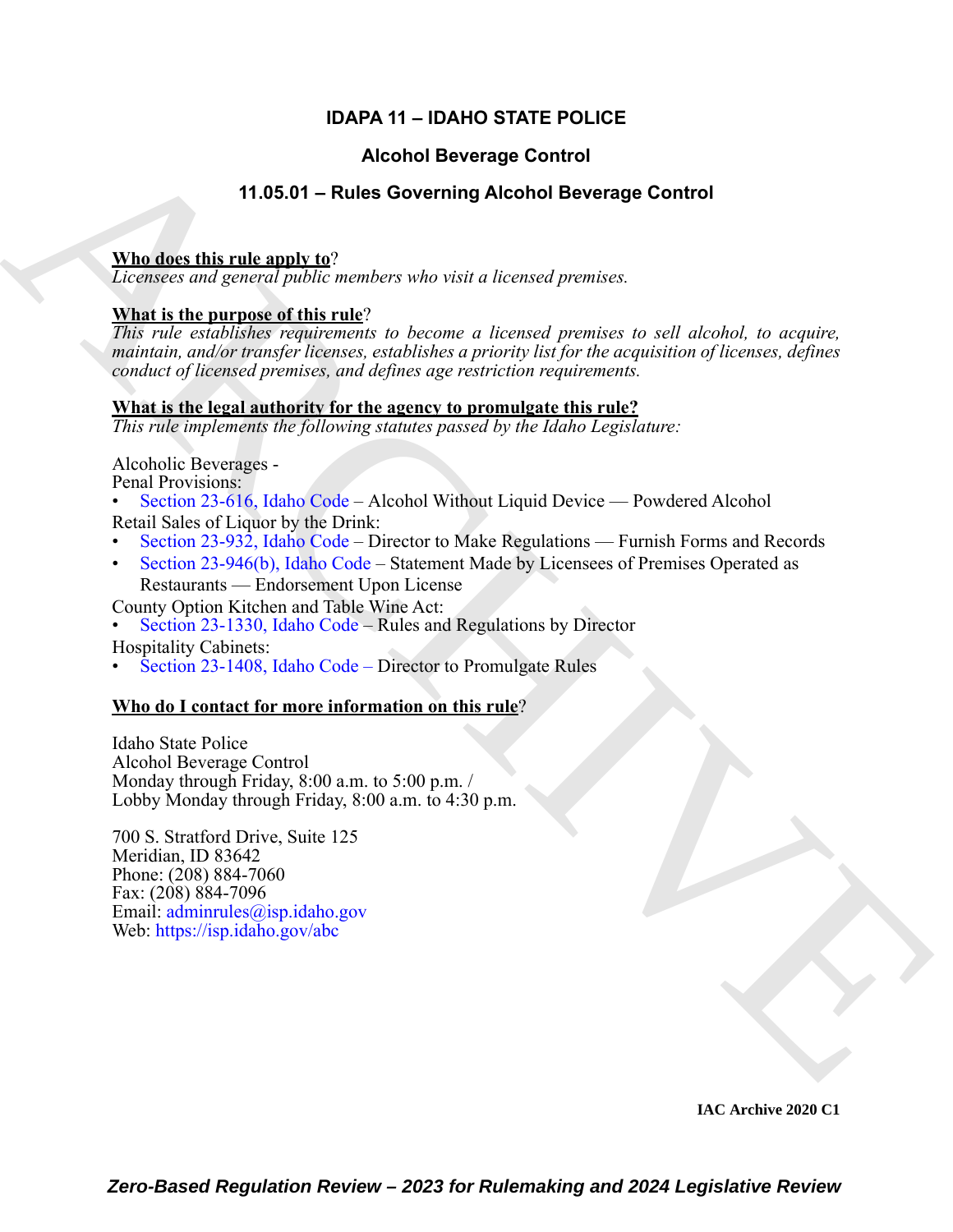# **Table of Contents**

# 11.05.01 - Rules Governing Alcohol Beverage Control

| 022. Age Restriction Requirements For Licensed Movie Theaters - |  |
|-----------------------------------------------------------------|--|
|                                                                 |  |
|                                                                 |  |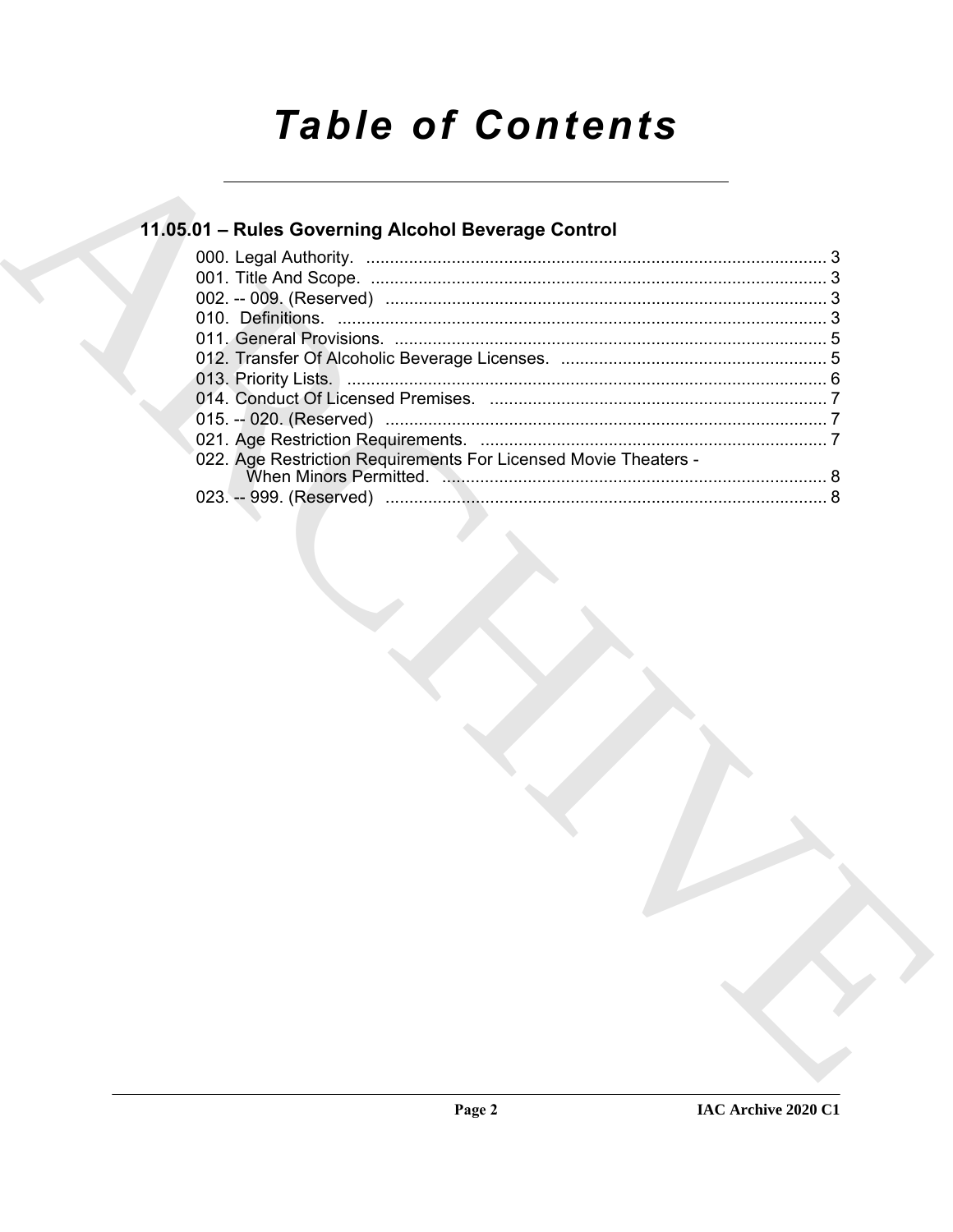#### **11.05.01 – RULES GOVERNING ALCOHOL BEVERAGE CONTROL**

#### <span id="page-2-9"></span><span id="page-2-1"></span><span id="page-2-0"></span>**000. LEGAL AUTHORITY.**

The Director of the Idaho State Police has general rulemaking authority to prescribe rules and regulations for alcohol beverage enforcement, pursuant to Sections 23-932, 23-946(b), 23-1330 and 23-1408, Idaho Code. (3-20-20)T

#### <span id="page-2-2"></span>**001. TITLE AND SCOPE.**

<span id="page-2-10"></span>**01. Title**. These rules are titled IDAPA 11.05.01, "Rules Governing Alcohol Beverage Control."

 $(3-20-20)T$ 

**02. Scope**. The rules relate to the governance and operation of Alcohol Beverage Control. Unless a specific reference herein limits application of a rule to a particular kind of alcoholic beverage, these rules apply to and implement Idaho Code Sections for liquor (Title 23, Chapter 9, Idaho Code), beer (Title 23, Chapter 10, Idaho Code), and wine (Title 23, Chapter 13, Idaho Code). (3-20-20)T

<span id="page-2-3"></span>**002. -- 009. (RESERVED)**

#### <span id="page-2-6"></span><span id="page-2-5"></span><span id="page-2-4"></span>**010. DEFINITIONS.**

The Chinara of the blue blue blue blue associated the share of the chinara of the chinara of the chinara of the chinara of the chinara of the chinara of the chinara of the chinara of the chinara of the chinara of the chin **01. Licensed Premises**. Any premises for which a license has been issued under any of the provisions of Title 23, Chapters 9, 10 or 13, Idaho Code. All areas included on the floor plan submitted to the Director with the licensee's application for a license constitute the licensed premises. In the event of loss or move of the physical licensed premises, the licensee has ninety (90) days to secure and occupy a new premises in which to display the license. All licenses must be prominently displayed in a suitable premises and remain in actual use by the licensee and available for legitimate sales of alcoholic beverages by the drink. An additional sixty (60) days may be granted<br>by the Director, upon petition by the license holder. (3-20-20) by the Director, upon petition by the license holder.

<span id="page-2-8"></span>**02. New Licenses**. For purposes of Section 23-908(4), Idaho Code, a "new license" is one that has become available as an additional license within a city's limits under the quota system after July 1, 1980. The requirement of Section 23-908(4), Idaho Code, that a new license be placed into actual use by the licensee and remain in use for at least six (6) consecutive months is satisfied if the licensee makes actual sales of liquor by the drink during at least eight (8) hours per day, no fewer than six (6) days per week. (3-20-20)T

#### <span id="page-2-7"></span>**03. Multipurpose Arena**. (3-20-20)T

**a.** For purposes of Section 23-944(3), Idaho Code, a Multipurpose Arena is a:  $(3-20-20)T$ 

i. Publicly or privately owned or operated arena, coliseum, stadium, or other facility where sporting events, concerts, live entertainment, community events, and other functions are presented for a ticketed price of admission or one whose premises are leased for private events such as receptions; (3-20-20)T

ii. Facility that is licensed to sell liquor by the drink at retail for consumption upon the premises; and  $(3-20-20)T$ 

iii. Facility that has been endorsed by the director. (3-20-20) T

**b.** A Multipurpose Arena facility must apply annually for an endorsement on its alcohol beverage (3-20-20)T license.  $(3-20-20)T$ 

**c.** To receive a Multipurpose Arena endorsement under this Section will require the facility to have food available including, but not limited to, hamburgers, sandwiches, salads, or other snack food. The director may also restrict the type of events at a Multipurpose Arena facility at which beer, wine, and liquor by the drink may be served. The director will also consider the seating accommodations, eating facilities, and circulation patterns in such a facility, and other amenities available at a Multipurpose Arena facility before the director will endorse the license.  $(3-20-20)T$ 

**d.** A licensee that applies for a Multipurpose Arena endorsement must submit with the application an operating/security plan to the director and the local law enforcement agency for review and approval. Once approved, the plan remains in effect until the licensee requests a change or the director determines that a change is necessary due to demonstrated problems or conditions not previously considered or adequately addressed in the original plan. The plan must be submitted in a format designated by the director and contain all of the following elements: (3-20-20)T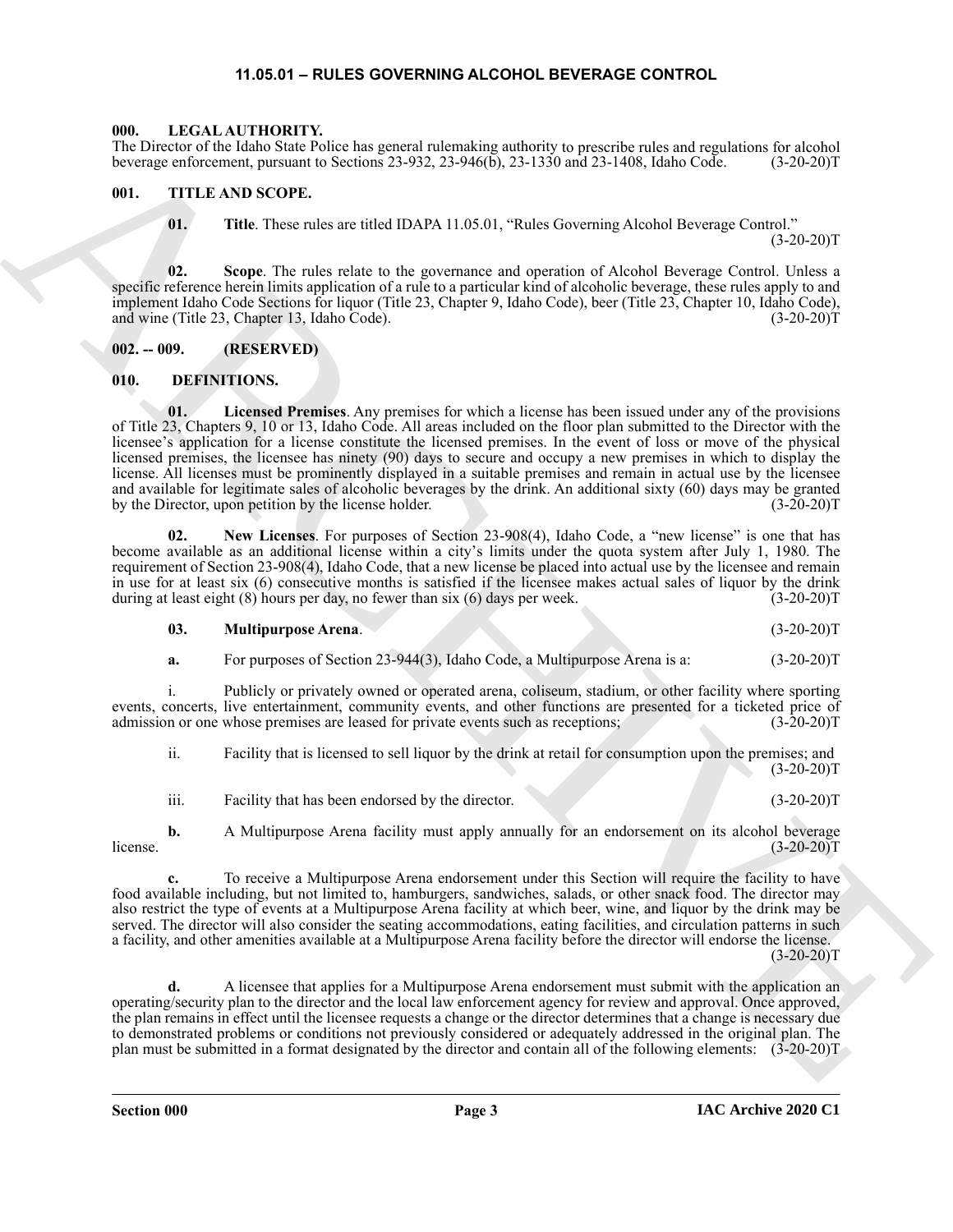i. How the Multipurpose Arena facility will prevent the sale and service of alcohol to persons under the (21) years of age and those who appear to be intoxicated; (3-20-20) twenty-one  $(21)$  years of age and those who appear to be intoxicated;

ii. The ratio of alcohol service staff and security staff to the size of the audiences at events where alcohol is being served; (3-20-20)T

iii. Training provided to staff who serve, regulate, or supervise the service of alcohol; (3-20-20)T

iv. The facility's policy on the number of alcoholic beverages that will be served to an individual patron during one (1) transaction; (3-20-20)T

A list of event type/categories to be held in the facility at which alcohol service is planned, along the level of alcohol service at each event; and (3-20-20) with a request for the level of alcohol service at each event; and

vi. Diagrams and designation of alcohol service areas for each type of event category with identified restrictions of minors.

**Example Force Contributes** on the state of state **Contributes** on the **main of the state of the state of the state of the state of the state of the state of the state of the state of the state of the state of the state e.** Prior to the first of each month, the licensee must provide a schedule of events for the upcoming month to the director and local law enforcement office. This schedule must show the date and time of each event during which alcohol service is planned. The licensee must notify the director and local law enforcement at least twenty-four (24) hours in advance of any events where alcohol service is planned that were not included in the monthly schedule. (3-20-20) monthly schedule.

**f.** To prevent persons who are under twenty-one (21) years of age or who appear intoxicated from gaining access to alcohol, the director may require that an operating plan include additional mandatory requirements if it is determined that the plan does not effectively prevent violations of liquor laws and regulations, particularly those that prevent persons under twenty-one (21) years of age or who are apparently intoxicated from obtaining alcohol. (3-20-20)  $\alpha$  alcohol. (3-20-20)T

**g.** If premises, licensed as a Multipurpose Arena, subsequently ceases to meet the qualifications of a Multipurpose Arena, the restrictions contained in Section 23-943, Idaho Code, apply and the posting of signs as provided for in Section 23-945, Idaho Code, is required. The licensee shall advise the director, by mail, that his premises no longer constitute a Multipurpose Arena, so that the license may be modified accordingly. (3-20-20)T

**04. Partition**. A partition, as used in Section 23-944 Idaho Code, is defined as a structure separating the place from the remainder of the premises. Access through the structure to the place will be controlled to prevent<br>minors from entering the place. The structure must be: (3-20-20) minors from entering the place. The structure must be:

<span id="page-3-0"></span>**a.** Permanently fixed from the premises ceiling to the premises floor. (3-20-20)T

**b.** Made or constructed of solid material such as glass, wood, metal or a combination of those (3-20-20) products. (3-20-20)T

**c.** Designed to prevent an alcoholic beverage from being passed over, under or through the structure.  $(3-20-20)T$ 

<span id="page-3-2"></span><span id="page-3-1"></span>**d.** All partitions must be approved by the Director. (3-20-20)T

**05. Place**. For the purposes of Section 23-943, Idaho Code, "Place" as defined by Section 23-942(b), for a one (1) room restaurant without a barrier or partition, refers to the immediate bar area wherein there is seating alongside a counter or barrier that encloses bar supplies and equipment that are kept, and where alcoholic beverages are mixed, poured, drawn or served for consumption. (3-20-20)T

**06. Restaurant**. The term Restaurant, as defined by Section 23-942(c), Idaho Code, is further defined as an establishment maintained, advertised and held out to the public as primarily a food eating establishment, where individually priced meals are prepared and regularly served to the public, primarily for on-premises consumption. The establishment must also have a dining room or rooms, kitchen and cooking facilities for the preparation of food,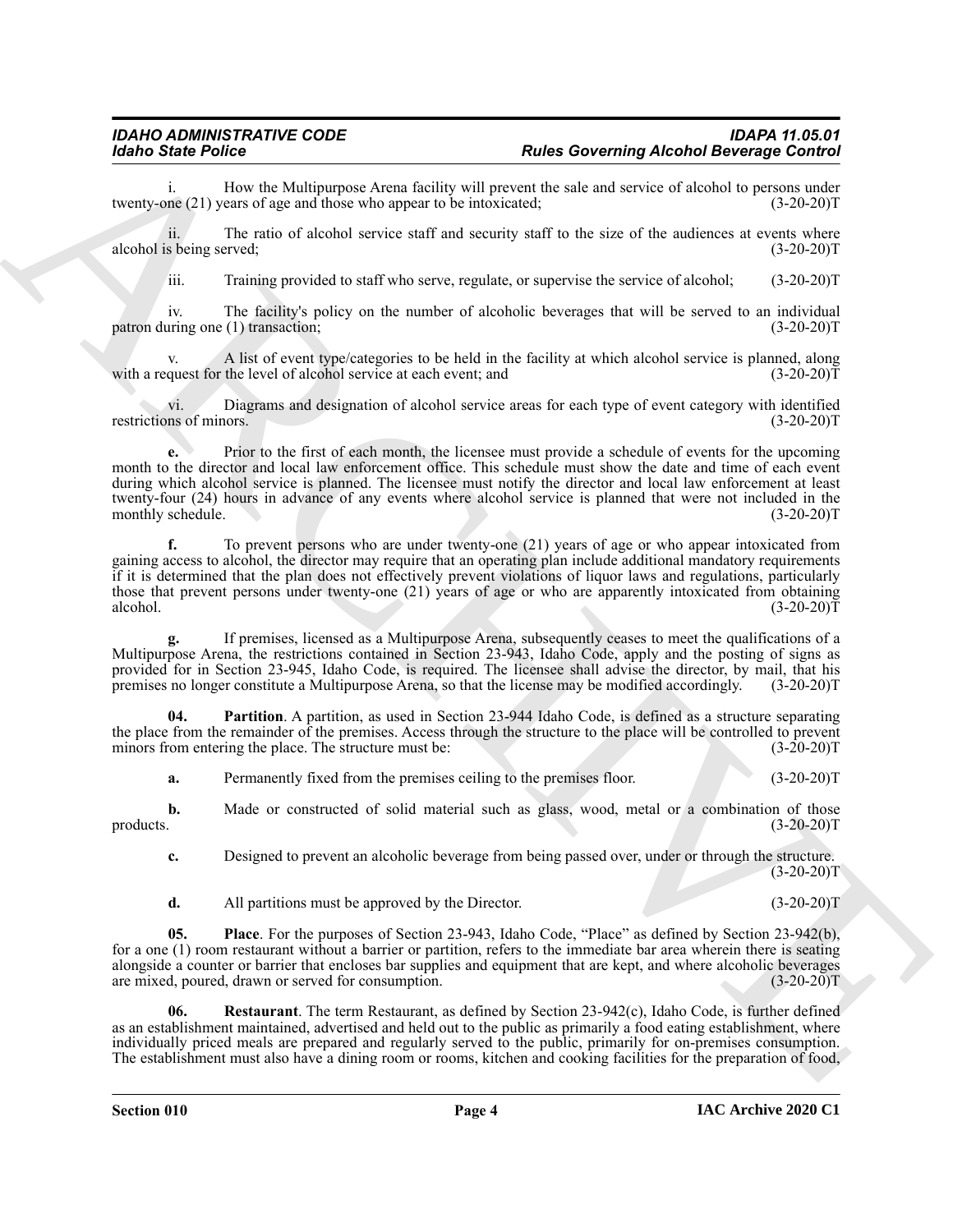and the number, and type of employees normally used in the preparing, cooking and serving of meals. Primarily as defined for the purposes of Section 010, also includes that the licensee must show to the director the following:  $(3-20-20)T$ 

**a.** An established menu identifying the individually priced meals for consumption; (3-20-20)T

**b.** Food service and preparation occurs on the premises by establishment employees; (3-20-20)T

**c.** Stoves, ovens, refrigeration equipment or such other equipment usually and normally found in restaurants are located on the premises of the establishment; (3-20-20)T

**d.** The licensee must demonstrate to the satisfaction of the Director, through appropriate business records, that the establishment is advertised and held out to the public as primarily a food eating establishment, or that at least forty percent (40%) of the establishment's consumable purchases are derived from purchases of food and nonalcoholic beverages. (3-20-20)T

<span id="page-4-2"></span>**07. Stock Transfer**. For the purposes of Section 23-908, Idaho Code, the sale or exchange of stock in a closely held corporation holding a license is deemed a transfer of the license. However, the sale or exchange of shares in a family corporation among family members, is not a transfer. (3-20-20)T

#### <span id="page-4-3"></span><span id="page-4-0"></span>**011. GENERAL PROVISIONS.**

<span id="page-4-5"></span>**01. Delegation of Authority to License Alcoholic Beverages**. The Director hereby delegates his authority for the licensing of establishments which sell alcoholic beverages, as contained in Title 23, Chapters 9, 10, and 13, Idaho Code, to the, Alcohol Beverage Control Bureau, Idaho State Police. All applications and inquiries concerning alcoholic beverage licenses must be directed to the Alcohol Beverage Control Bureau. The Alcohol Beverage Control Bureau provides forms for all applications and inquiries. Nothing contained herein shall interfere with the Director's supervisory authority for alcoholic beverage licensing. (Section 67-2901(4), Idaho Code).

 $(3-20-20)$ T

<span id="page-4-4"></span>**02. Authority to Stagger the Renewal of Licenses to Sell Alcohol**. For the purposes of Sections 23- 908, 23-1010 and 23-1316, Idaho Code, the Director may adjust the renewal month to accommodate population increases. Renewal months vary by county and are available on the Alcohol Beverage Control website. (3-20-20)T

#### <span id="page-4-6"></span><span id="page-4-1"></span>**012. TRANSFER OF ALCOHOLIC BEVERAGE LICENSES.**

<span id="page-4-9"></span><span id="page-4-8"></span>**01. Transfer of License Subject to Sanctions**. The Director of the Idaho State Police may deny the transfer of an alcoholic beverage license which is subject to possible disqualification, revocation or suspension under the provisions of Title 23, Chapters 9, 10, and 13, Idaho Code, or these rules, when an action has been filed to such effect before the Idaho State Police pursuant to Sections 23-933, 23-1037 or 23-1331, Idaho Code. (3-20effect before the Idaho State Police pursuant to Sections 23-933, 23-1037 or 23-1331, Idaho Code.

For Since Points on the particle and proposition in Forming Alechoring Alechoring Control Bernard Control Bernard Control Bernard Control Bernard Control Bernard Control Bernard Control Bernard Control Bernard Control Ber **02. Death or Incapacity of Licensee**. In the event of the incapacity, death, receivership, bankruptcy, or assignment for the benefit of creditors of a licensee, his guardian, executor, administrator, receiver, trustee in bankruptcy, or assignee for benefit of creditors may, upon written authorization from the Alcohol Beverage Control Bureau, continue the business of the licensee on the licensed premises for the duration of the license or until the business is terminated. Any person operating the licensed premises under this regulation must submit a signed agreement that he will assume all of the responsibilities of the licensee for operation of the premises in accordance with law. A person operating licensed premises under the regulation must demonstrate to the satisfaction of the Alcohol Beverage Control Bureau that he is qualified to hold an alcoholic beverage license. A guardian, executor, administrator, receiver, trustee in bankruptcy, or assignee for benefit of creditors may renew or transfer a license so held, in the same manner as other licensees, subject to the approval of the Alcohol Beverage Control Bureau. (Sections 23-908(1), 23-1005A, and 23-1317, Idaho Code). (3-20-20)T

<span id="page-4-7"></span>**03. Authorization to Transfer and Assignment of Privilege to Renew**. Any person applying to renew a liquor license who was not the licensee at the applicable premises for the preceding year, must submit with the application to renew, a written Authorization to Transfer and Assignment of Privilege to Renew signed by the current licensee. (3-20-20)T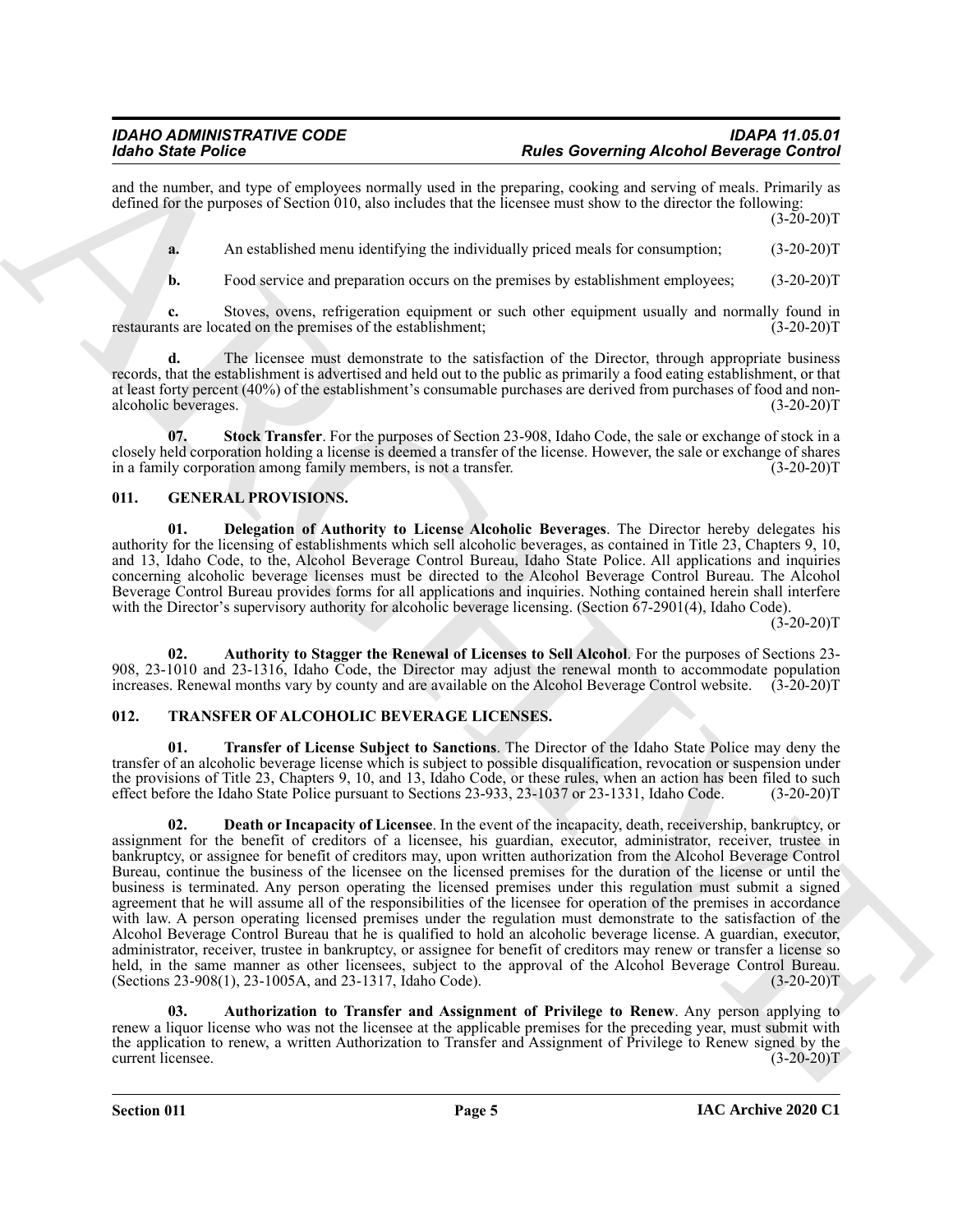Rodro State Police<br>
Toda Correlation Mathematic Value application of Raction Carried Bereitzer German and School Reverse Correlation of Raction Carried Correlation School Reverse Correlation of Raction Carried Correlation **04. Temporary Permits**. When application for transfer of an alcoholic beverage license has been made, the Alcohol Beverage Control Bureau, in its discretion, may authorize issuance of a temporary permit during the review of the application, during which time the applicant for transfer may conduct business as a temporary permit holder. The permit holder, in accepting the temporary permit, is responsible for complying with all statutes and rules pertinent to the sale of alcoholic beverages. Sanctions against such permit holder, whether civil, administrative, or criminal lies with the permittee, and acceptance of the permit constitute**s** a waiver of any defenses by permit holder based upon the fact that the permit holder is not, technically, a licensee. The Alcohol Beverage Control Bureau may withdraw a temporary permit it has issued pursuant to this rule at any time without hearing or notice. (3-20-20)T

<span id="page-5-7"></span>**05. Product Replacement and Credit**. Any beer or wine products removed from the licensed retailer's premises by a wholesaler/distributor for quality control or public health are not considered to be a violation of Section 23-1033 or 23-1325, Idaho Code, which prohibit aid to the retailer or of Sections 23-1031 or 23-1326, Idaho Code, which prohibit extension of credit to a retailer, if: (3-20-20)T

<span id="page-5-6"></span>**a.** The packages or kegs are replaced with identical product and quantity; or  $(3-20-20)$ T

**b.** In the instance of replacement of a partial keg of beer or wine, a credit to be redeemed on subsequent alcoholic beverage purchases by the retailer is given for the value of the unused portion; or (3-20-20)T

**c.** In the instance of removal of product for which the identical product or quantity thereof is not immediately available to the wholesaler/distributor at the time of removal of the product, a credit is given. The credit shall be redeemed on subsequent alcoholic beverage purchases by the retailer; or

**d.** In the case of a licensed establishment which is in operation no less than two (2) months and no more than nine (9) months of each year, prior to its period of closure, it is apparent that product will become outdated or spoiled before the date of re-opening, a wholesaler/distributor may remove product from the retailer's premises and may give a credit to the retailer. Such credit shall be redeemed on subsequent alcoholic beverage purchases by the same retailer. (3-20-20)T

**e.** Credit is given to a retailer for the amount paid by the retailer at the time of purchase of the product being removed by the wholesaler/distributor. (3-20-20)T

<span id="page-5-4"></span>**06. Expiration of Licenses**. When a county or city has, pursuant to Sections 23-927 and/or 23-1012, Idaho Code, passed an ordinance extending the hours of sale of liquor and/or beer to two o'clock a.m. (2:00 a.m.), all liquor and/or beer licenses in that county expire at two a.m. (2 a.m.), on the first of the renewal month of the year following their issuance. (Section 23-908(1), Idaho Code). (3-20-20)T

<span id="page-5-5"></span>**Maintenance of Keg Receipts**. Licensees shall retain a copy of all completed keg receipts required 8, Idaho Code, for a period of six (6) months. (3-20-20) by Section 23-1018, Idaho Code, for a period of six  $(6)$  months.

#### <span id="page-5-2"></span><span id="page-5-1"></span><span id="page-5-0"></span>**013. PRIORITY LISTS.**

**01. Priority Lists for Incorporated City Liquor Licenses**. The Alcohol Beverage Control Bureau maintains a priority list of applicants for those cities in which no incorporated city liquor license is available. A separate list is maintained for each city. A person, partnership, or corporation desiring to be placed on a priority list shall file a completed application for an incorporated city liquor license, accompanied by payment of one-half (1/2) of the annual license fee. Such application need not show any particular building or premises upon which the liquor is to be sold, nor that the applicant is the holder of any license to sell beer. Priority on the list is determined by the earliest application, each succeeding application is placed on the list in the order received. (3-20-2 earliest application, each succeeding application is placed on the list in the order received.

<span id="page-5-3"></span>**Written Notification.** When an incorporated city liquor license becomes available Alcohol Beverage Control offers it in writing to the applicant whose name appears first on the priority list. If the applicant does not notify the Alcohol Beverage Control Bureau in writing within ten (10) days of receipt of the notice of his intention to accept the license, the license is offered to the next applicant in priority. An applicant accepting the license shall have a period of one hundred eighty (180) days from the date of receipt of Notice of License Availability in which to complete all requirements necessary for the issuance of the license. Provided, however, that upon a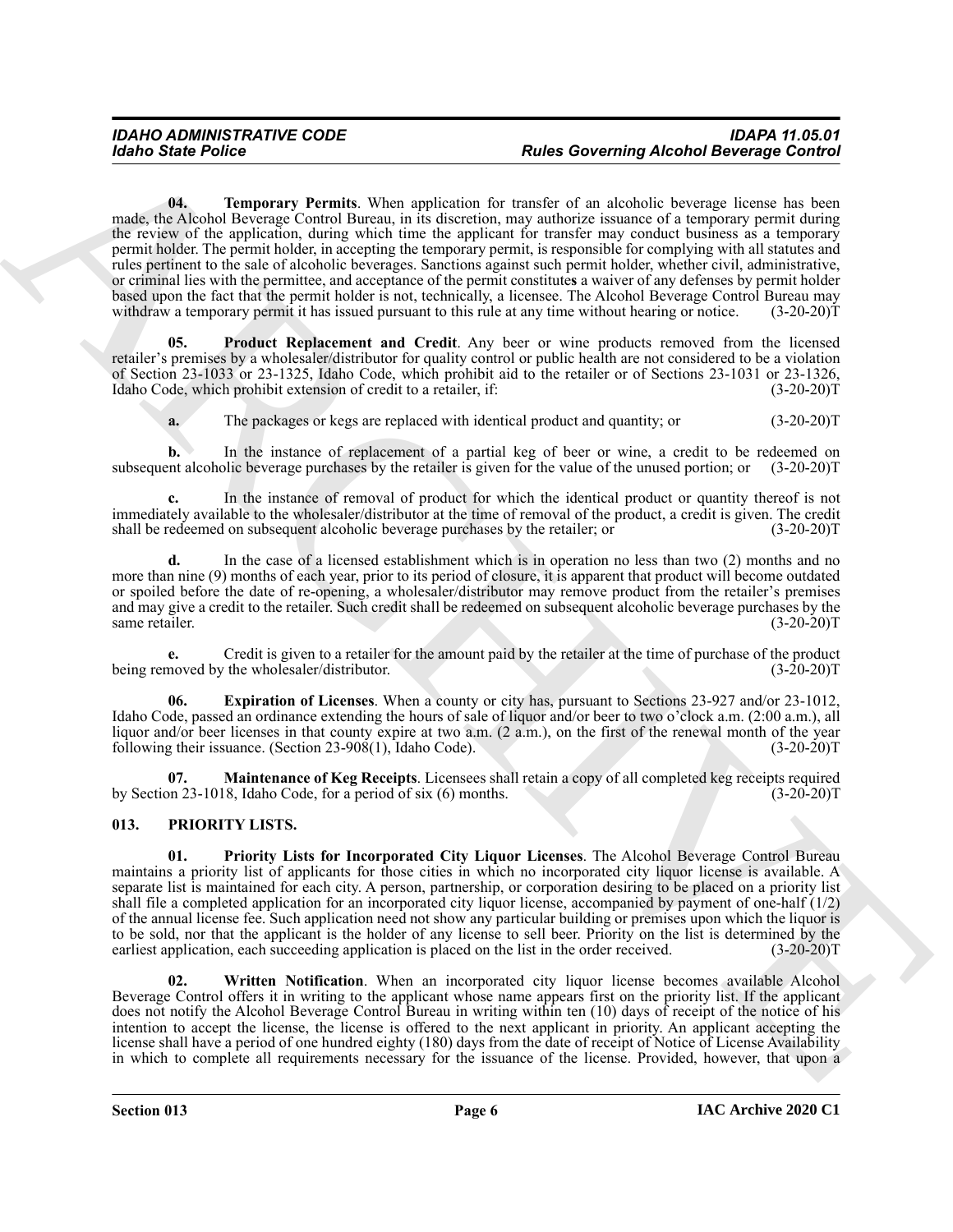showing of good cause the Director of the Idaho State Police may extend the time period in which to complete the necessary requirements for a period not to exceed ninety (90) days. (3-20-20) necessary requirements for a period not to exceed ninety (90) days.

<span id="page-6-10"></span><span id="page-6-8"></span>**03. Refusal to Accept Offer of License or Failure to Complete Application for License**. An applicant refusing a license offered under this rule or an applicant who fails to complete his application may have his name placed at the end of the priority list upon his request. Should the applicant holding first priority refuse or fail to accept the license or to complete the application within the time specified, the applicant shall be dropped from the priority list, the deposit refunded, and the license offered to the applicant appearing next on the list. (3-20-20)T

More Since Points on the United Since Control and Review of the United Since Control and Since Control and Since Control and Since Control and Since Control and Since Control and Since Control and Since Control and Since **04. Limitations on Priority Lists**. An applicant shall hold only one position at a time on each incorporated city priority list. An applicant must be able to demonstrate to the Director the ability to place an awarded license into actual use as required by Section 23-908(4), Idaho Code and these rules. An applicant for a place on an incorporated city liquor license priority list may not execute an inter vivos transfer or assignment of his place on the priority lists. For the purposes of this rule, "inter vivos transfer or assignment" means the substitution of any individual; partnership; corporation, including a wholly owned corporation; organization; association; or any other entity for the original applicant on the waiting list. An attempt to assign inter vivos a place on an incorporated city liquor license priority list shall result in the removal of the name of the applicant from the lists. An applicant, however, may assign his or her place on an alcoholic liquor license priority list by devise or bequest in a valid will. A place on an incorporated city liquor license priority list becomes part of an applicant's estate upon his or her death.  $(3-20-20)T$ 

<span id="page-6-9"></span>**05. Priority Lists Where Licenses Are Available**. The Alcohol Beverage Control Bureau shall not maintain a list for a city in which a liquor license is available, nor for a city that does not permit retail sale of liquor.  $(3-20-20)T$ 

#### <span id="page-6-7"></span><span id="page-6-0"></span>**014. CONDUCT OF LICENSED PREMISES.**

Upon request of an agent of the Director, a licensee, or anyone acting on his behalf, must produce any records required to be kept pursuant to Title 23, Chapters 9, 10, or 13, Idaho Code, and permit the agent of the Director or peace officer to examine them and permit an inspection of the licensee's premises. Upon request of a peace officer, a licensee, or anyone acting on his behalf, must permit an inspection of the licensee's premises. Any inspection performed pursuant to this rule must occur during the licensee's regular and usual business hours. The failure to produce such records or to permit such inspection on the part of any licensee is a violation of this rule. A violation of this rule, federal or state law or local code or ordinance may subject the licensee to administrative sanctions pursuant to Sections 23-933, 23-1037 and 23-1331, Idaho Code. (3-20-20) to Sections 23-933, 23-1037 and 23-1331, Idaho Code.

#### <span id="page-6-1"></span>**015. -- 020. (RESERVED)**

#### <span id="page-6-3"></span><span id="page-6-2"></span>**021. AGE RESTRICTION REQUIREMENTS.**

<span id="page-6-5"></span>**01. Over/Under Clubs**. Minors cannot enter, remain or loiter in any licensed establishment that sells alcoholic beverages by the drink, or where drinking alcohol is the predominant activity, or where an environment is created in which drinking alcohol appears to be the predominant activity. This includes an establishment that provides entertainment and whose primary source of revenue comes from the sale of alcoholic beverages for consumption on the premises, or cover charges, or both.  $(3-20-20)$ the premises, or cover charges, or both.

<span id="page-6-6"></span>**02. Posting of Age Restriction Signs**. Sections 23-945 and 23-1026, Idaho Code, require every alcoholic beverage licensee to post an age restriction sign. Such sign must contain the following words in lettering of at least one (1) inch in height: "Admittance of persons under twenty-one (21) years of age prohibited by law." Such sign must be placed conspicuously over or on the door of each entrance to the licensed premises and be clearly visible<br>from the exterior approached to such premises. (3-20-20) from the exterior approached to such premises.

<span id="page-6-4"></span>**03. Counterfeit or Altered Age Documents**. If alcoholic beverage licensees, their employees, or agents receive age identification documents which have been lost or voluntarily surrendered, they shall deliver the documents to an agent or investigator of the Alcohol Beverage Control Bureau or to other law enforcement officials within fifteen (15) days from the date they were received, found or voluntarily surrenders. When identification documents that appear to be mutilated, altered or fraudulent are presented to a licensee, their employees or agents, they must contact law enforcement and/or refuse service. (3-20-20)T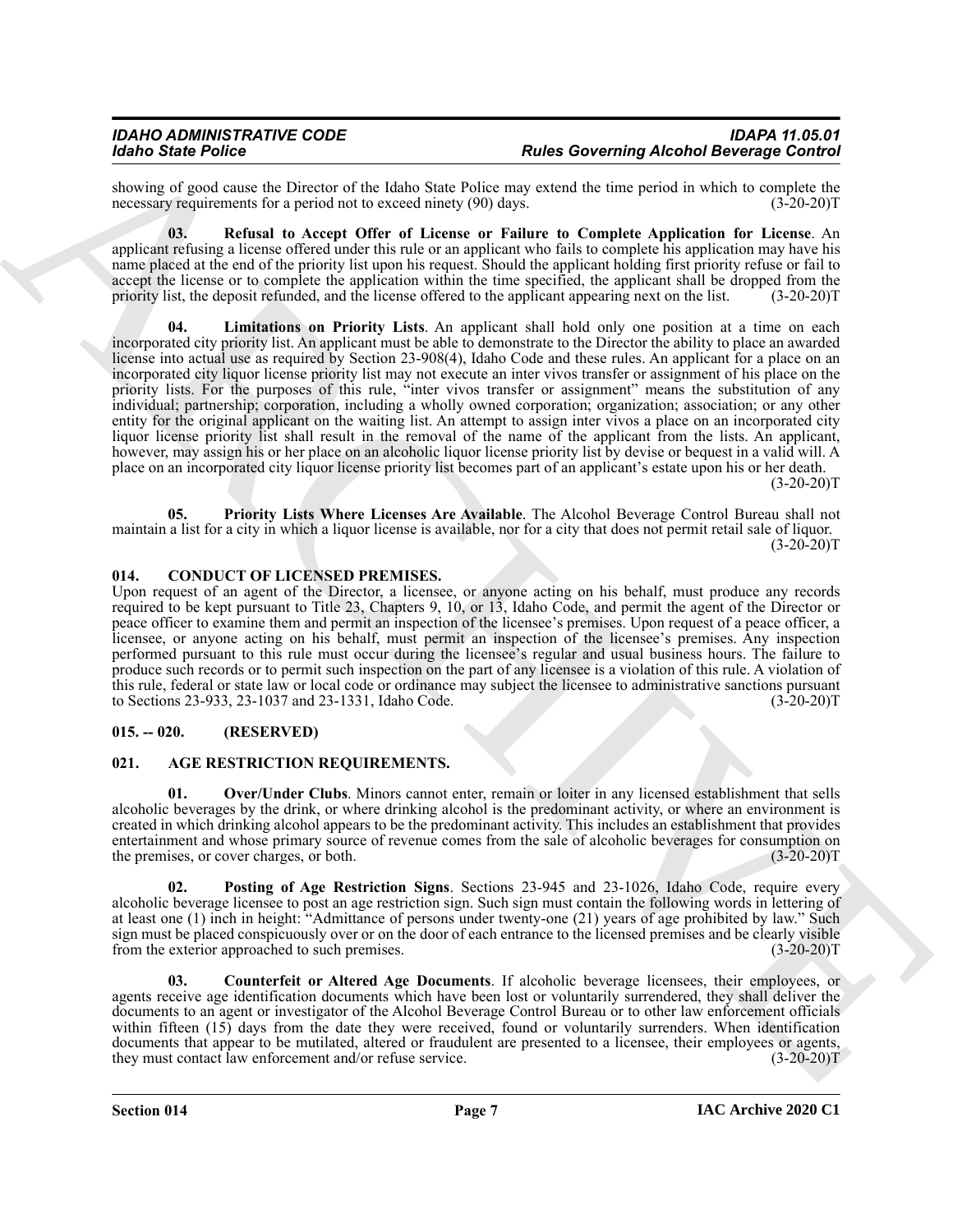#### <span id="page-7-5"></span><span id="page-7-2"></span><span id="page-7-0"></span>**022. AGE RESTRICTION REQUIREMENTS FOR LICENSED MOVIE THEATERS - WHEN MINORS PERMITTED.**

Form State Poince<br>
The Convention Construction Construction Construction Construction Construction Construction Construction Construction Construction Construction Construction Construction Construction Construction Const **01. Minors Prohibited**. Persons under twenty-one (21) years of age are prohibited from entering or being in any movie theater licensed to sell alcoholic beverages during the time alcohol is available for sale or consumption in the movie theater. Age restriction signs must be posted as outlined in Subsection 021.02 of these rules at all times alcoholic beverages are sold, served or consumed in the movie theater. (3-20-20)T at all times alcoholic beverages are sold, served or consumed in the movie theater.

<span id="page-7-4"></span>**02. Minors Permitted**. Any person under twenty-one (21) years of age is permitted in a movie theater licensed to sell alcoholic beverages and no age restriction posting is required at any time when all alcohol is secured, locked up and not available for sale or consumption. (3-20-20) locked up and not available for sale or consumption.

<span id="page-7-3"></span>**03. Exemption**. Nothing in this rule applies to any movie theater that qualifies under Section 23- 944(7), Idaho Code. (3-20-20)T

<span id="page-7-1"></span>**023. -- 999. (RESERVED)**